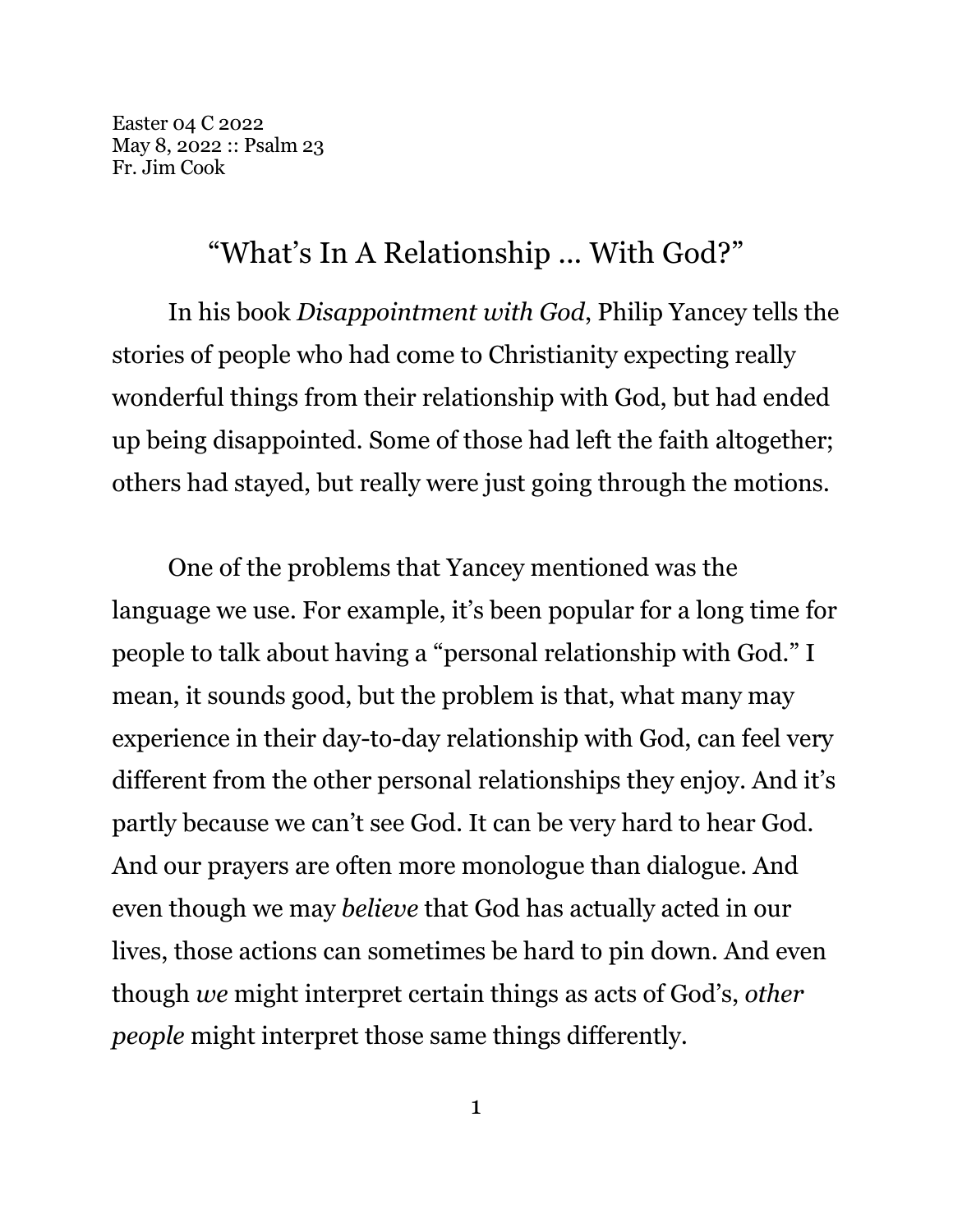So, that raises the question: What can we *realistically* expect from a relationship with God? I think the answer to that question can be found in the psalm we just recited, Psalm 23.

But it's important to keep in mind that the Bible tends to talk about what we might expect from a relationship with God in the *images* it uses to describe God. And it uses images, because the human language simply cannot do God justice. And so, we read in various places in scripture that *God is like a strong rock*, a solid place upon which we can stand. That *God is like a castle*, a place where we can find refuge. That *God is like a mother hen* gathering her chicks under her wings, a place where we can find protection. And that *God is like the best of fathers*, providing for his children, teaching them, disciplining them, but in a just and loving way.

Now, it might surprise you to hear that our psalm uses two images for God, because most of us have grown up thinking of this psalm as describing God as the quintessential shepherd, and only that. But a closer reading will reveal something more.

In the first four verses, God is presented as the shepherd *par excellence* who: provides for his sheep; who leads them in right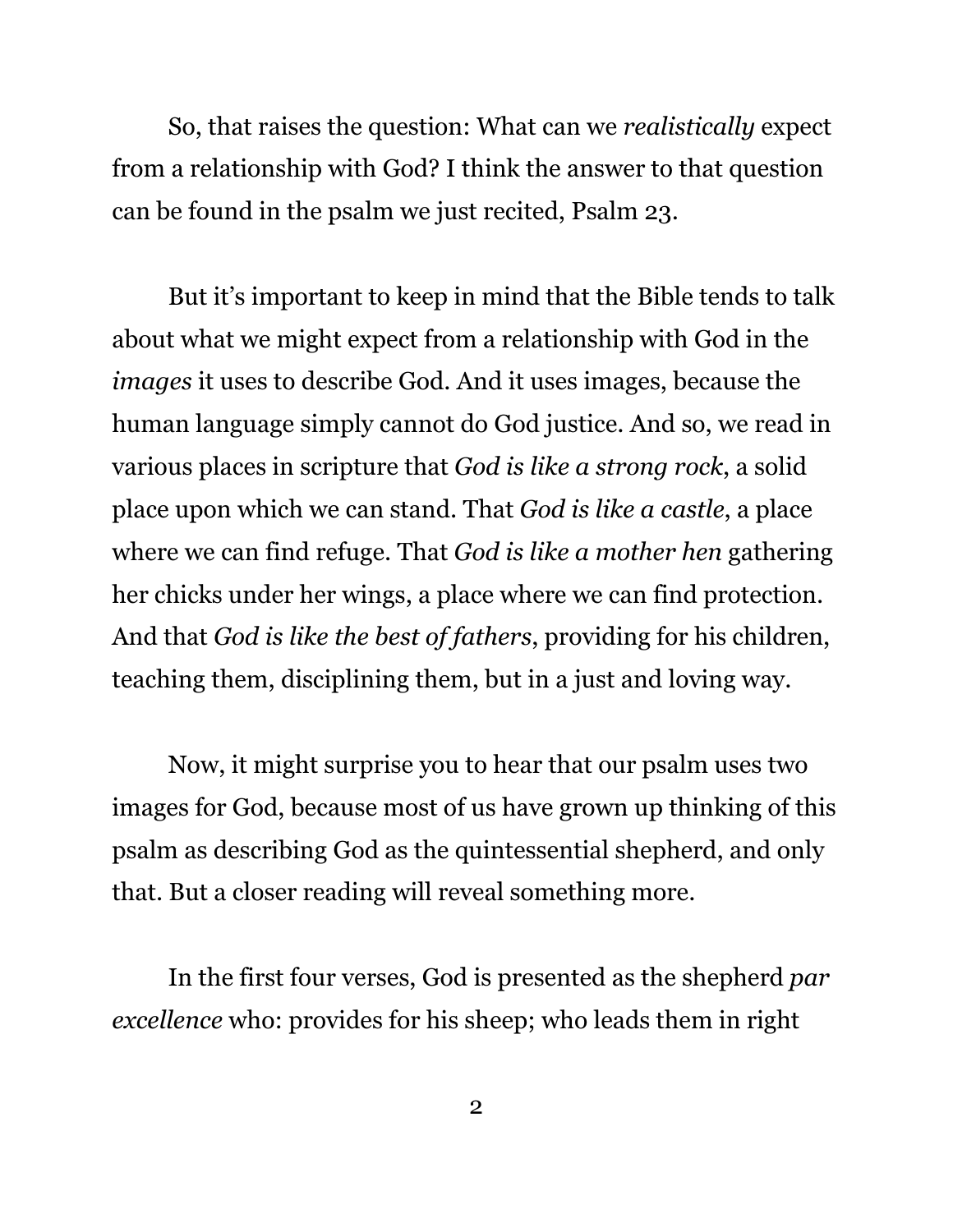directions; and who never abandons them. But in the last two verses, the imagery changes; and there God is presented as a gracious and hospitable host, who: welcomes us to a sumptuous meal in his house; and who then invites us to stay with him for the rest of our lives. So then, what do these two images of God — that of the good shepherd, and that of the gracious host — tell us about what we can expect from a relationship with God?

First, we can expect God to provide for our needs. (Not necessarily with our "wants," mind you, but certainly with our needs.) And the lovely imagery of verses 2 and 3 talks about how the shepherd provides for the ordinary daily needs of the flock, where we read:

> <sup>2</sup>He makes me lie down in green pastures and leads me beside still waters. <sup>3</sup>He revives my soul and guides me along right pathways for his Name's sake.

In short (and, perhaps, obviously) "green pastures" are places where there's plenty of good grass for the sheep to eat. "Still waters" are places where it's safe and accessible for the sheep to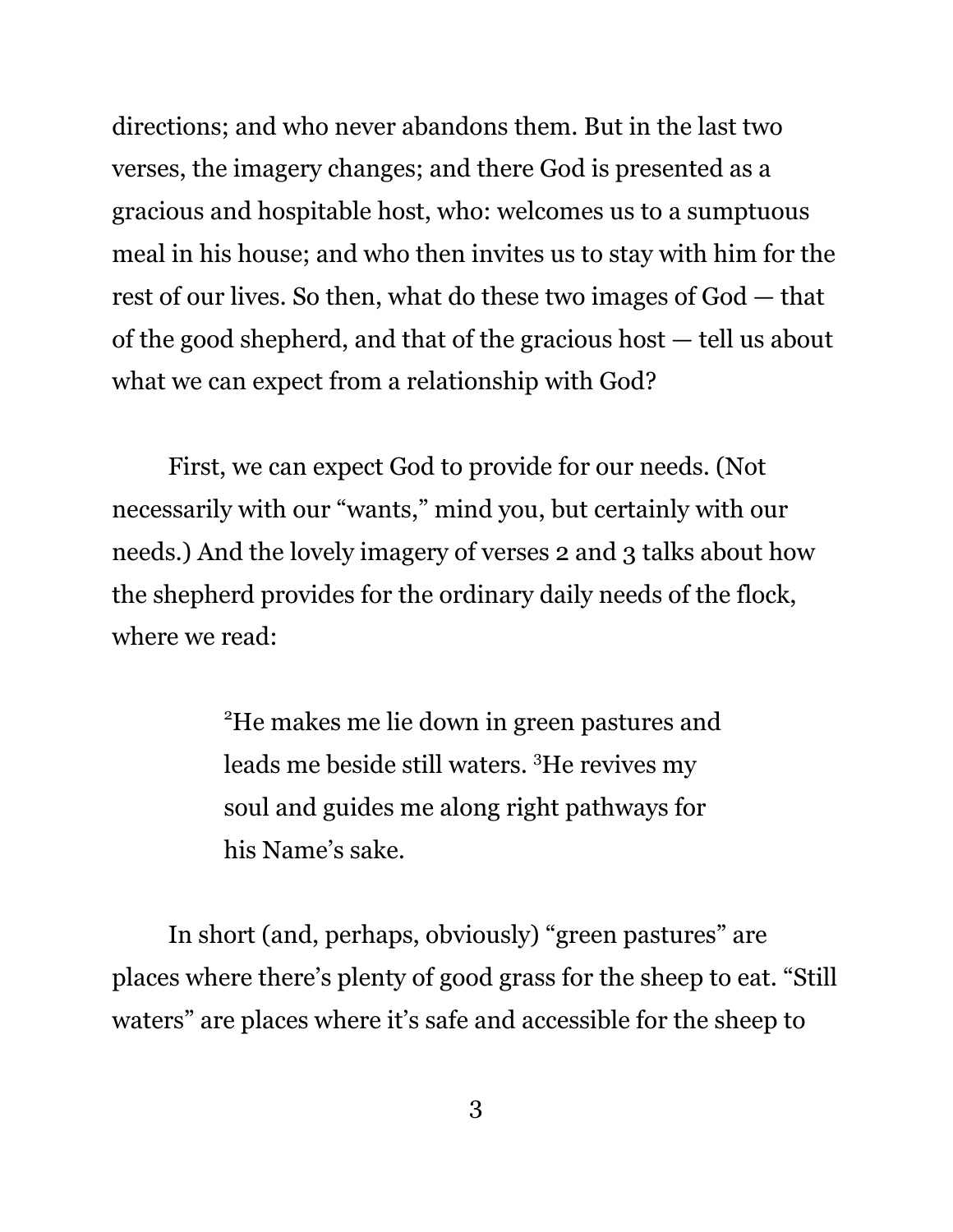drink. And the "right paths" are those that lead us away from danger into safety, and towards more good pasture. And it's through these measures that the shepherd "revives my soul" that is, that's how the shepherd keeps us alive.

And so, in these verses, the psalmist is inviting us to think about the daily necessities of life: food to eat, clothes to wear, water to drink, a safe and warm place to live. And so on. And all of these, the psalmist asserts, are provided us by God our shepherd.

In fact, we take it on faith that God has created the earth in such a way, that there are adequate resources for *everyone* to live a simple and basic life; that is, if we will use those resources wisely, and share them justly. And because there *are* people in the world who don't yet enjoy those necessities of life, God therefore calls us, as his people, to live simply and give generously, so that everyone has enough, and no one has too much.

So, and according to Psalm 23:2-3, what we can expect from a relationship with God, is that God will provide for our needs, and that God will lead us towards the right paths.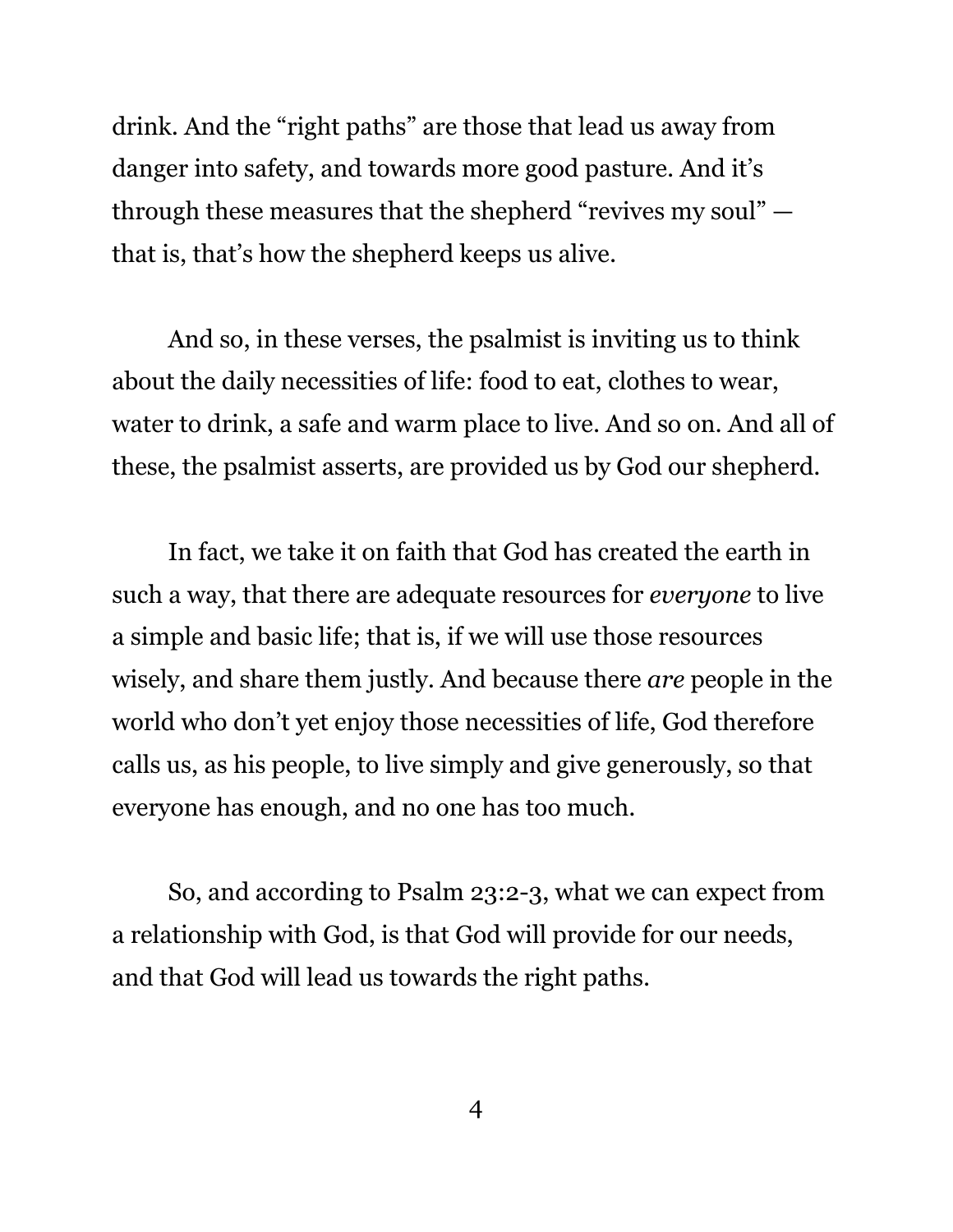But there's more.

The next thing the psalmist tells us, to expect from our relationship with God our shepherd, is a bit tougher to figure out. Let's hear, again, the fourth verse:

> <sup>4</sup>Though I walk through the valley of the shadow of death, I shall fear no evil; for you are with me; your rod and your staff, they comfort me.

Now, many preachers will claim that here is the promise of protection from danger. But I don't think that's right, because if it was, I think we'd all have to agree that, in this — in protecting his people from danger — God our shepherd has been an abject failure! And that's why I think something else is being talked about.

When our daughter Emily was still quite young  $-8$  or 10 years old — she needed to undergo some corrective surgery. It was going to be a painful procedure, and she was quite nervous about it all. But what gave her the courage to go through it, was the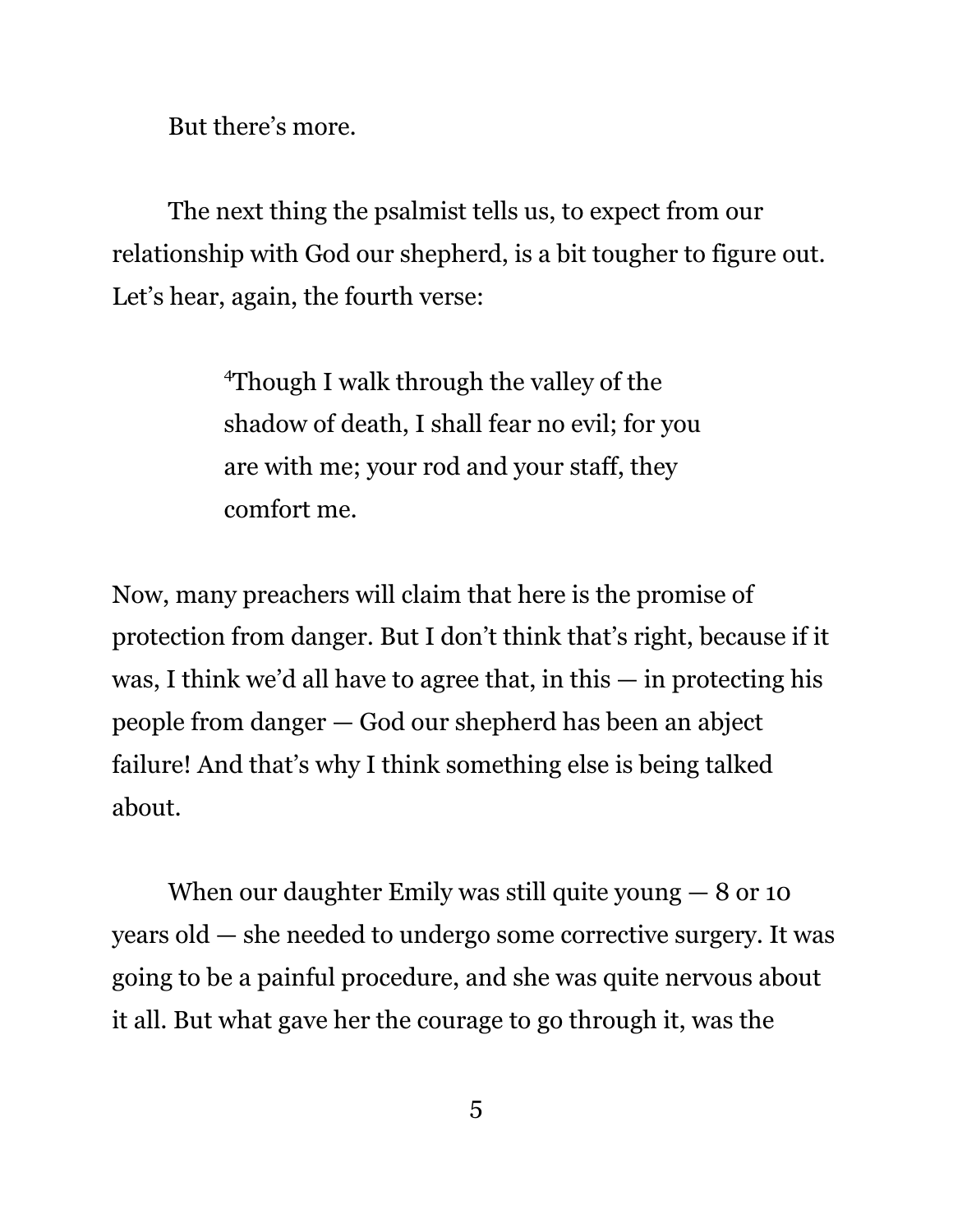knowledge that Peggy and I would be with her when they put her to sleep, and that we would be there when she awoke afterwards. And so, Emily took comfort knowing that *she'd never be alone*.

Something similar, I think, is being expressed in our gospel reading, when Jesus says

> "My sheep hear my voice. I know them, and they follow me. I give them eternal life, and they will never perish. No one will snatch them out of my hand " (John 10:27-28).

This is *not* the promise of protection from danger, but rather the promise that God *is always with us*; the promise that we are never alone. And with that knowledge and assurance, we *can* face daunting and challenging situations because we know that we are always in God's hands; that we live in the shadow of God's wings; and that nothing (as St. Paul elsewhere wrote) that nothing can separate us from God's love. Nothing.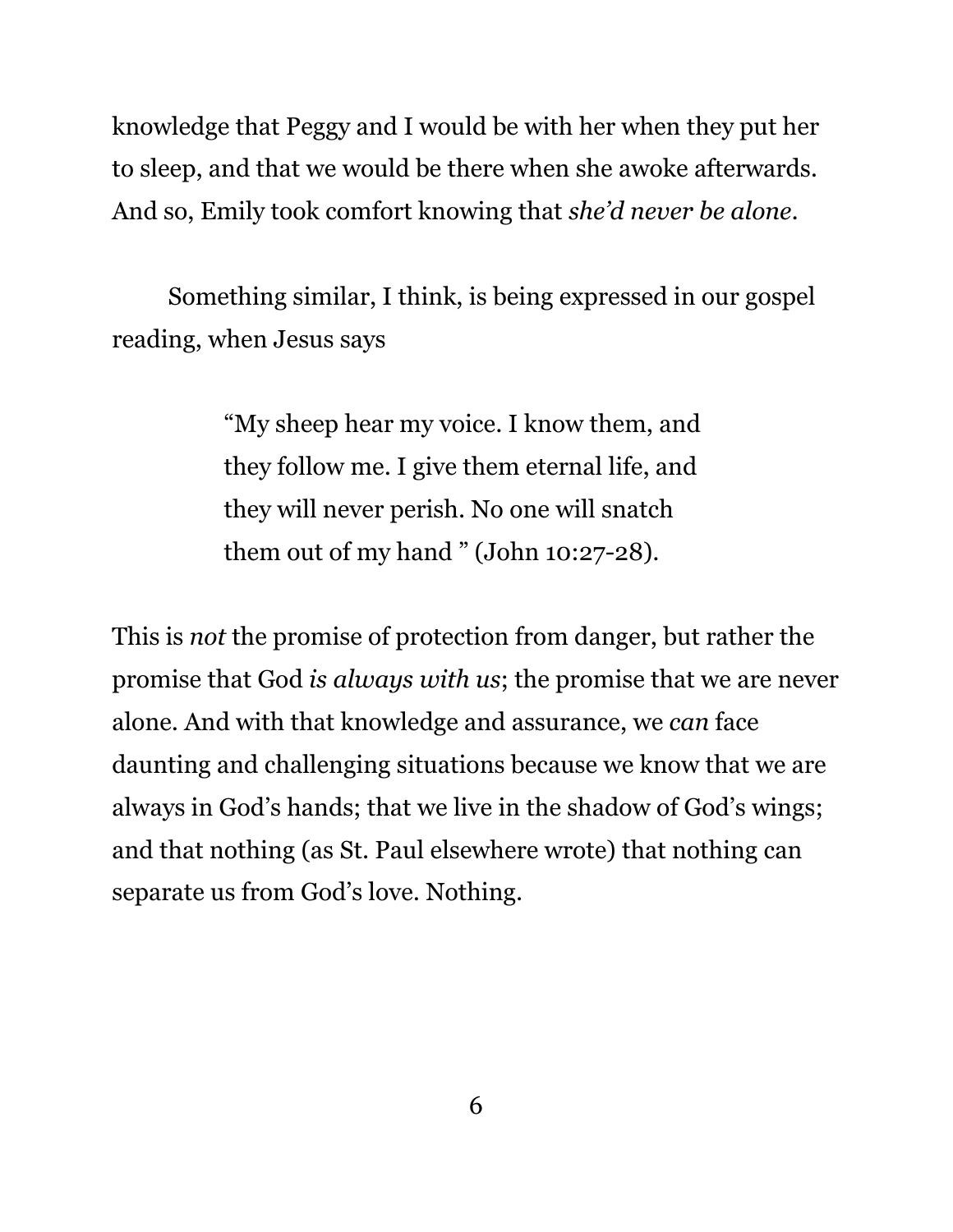And that takes us to the fourth and final thing that we can expect from a relationship with God, and that is: there will always be a welcome for us in God's presence.

And so, let's look again at verses 5 and 6:

<sup>5</sup>You spread a table before me in the presence of those who trouble me; you have anointed my head with oil, and my cup is running over.  $^6$ Surely your goodness and mercy shall follow me all the days of my life, and I will dwell in the house of the LORD for ever.

When these verses are heard in the context of a funeral, as they often are, we will usually interpret them to mean that there will be a place for us in heaven. But that's probably not what the *psalmist* was thinking about, because in those days the Jews didn't have a fully formed theology of the afterlife. But in those days, the phrase "the house of the Lord," referenced the Temple in Jerusalem.

And so, what the psalmist had in mind, as the final thing that we can expect from our relationship with God, is the promise that